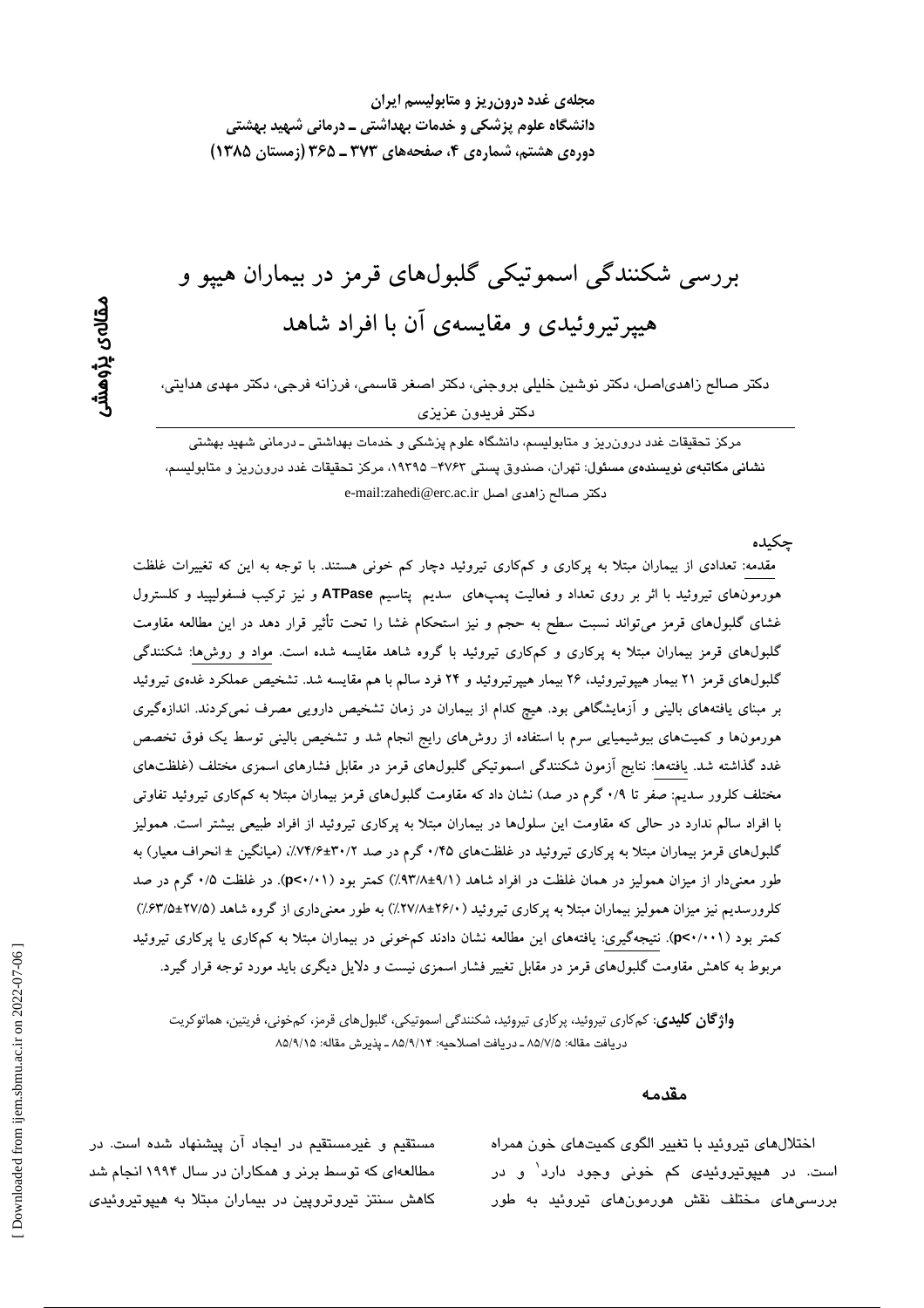به عنوان عامل کم خونی در این بیماران پیشنهاد شد.<sup>۲</sup> در بیماران هیپوتیروئیدی کمخونی میکروسیتک هیپوکرومیک همراه با کمبود آهن و کمخونی ماکروسیتک همراه با اسید فولیک و کمبود ویتامین  $\mathrm{B}_{12}$  دیده شده است. $^\mathrm{7}$  مدت زمان بقای گلبولهای قرمز (نیمه عمر) در بیماران هیپوتیروئید کم میشود که نشاندهندهی همولیز سریعتر گلبولهای قرمز در این بیماران است.<sup>۴</sup> اگرچه مطالعههای دیگر اختلافی بین نیمه عمر گلبولهای قرمز بیماران هیپوتیروئید و افراد شاهد مشاهده نشده است<sup>۵۶</sup> در گزارشهایی هم در رابطه با همولیتیک بودن کمخونی در بیماران هیپوتیروئید وجود دارد.<sup>۷۸</sup>

شواهدی وجود دارد که در بیماران متبلا به پرکاری تیروئید نیز کم خونی مشاهده میشود. در برخی مطالعهها کمخونی مزمن همراه با پرکاری تیروئید گزارش شده است. ٔ در مطالعهای که پرلمن و همکاران انجام دادند کمخونی خفیف در بیماران مبتلا به پرکاری تیروئید وجود داشت که با درمان بیماری تصحیح شد. `` کوبوتا و همکاران در سال ۱۹۹۳ گزارش کردند که در بیماران مبتلا به پرکاری تیروئیدی، به دنبال درمان با داروهای ضد تیروئیدی، هموگلوبین، تعداد گلبولهای قرمز و هماتوکریت افزایش می یابد.'' همولیتیک بودن کمخونی در بیماران هیپرتیروئید نیز گزارش شده است. اوگیسهارا و همکاران یک مورد از پرکاری تیروئید را گزارش کردند که طی آن کمخونی همولیتیک بیمار با درمان پرکاری رفع و شکنندگی گلبولهای قرمز نیز کمتر شد.''

به نظر میرسد اثر هورمونهای تیروئید در فعالیت پمپ سدیم۔ پتاسیم ATPase در غشای گلبولهای قرمز عکس بافتهای دیگر باشد. نشان داده شده است که فعالیت پمپ سدیم۔ پتاسیم در غشا*ی* گلبولها*ی* قرمز بیماران هیپرتیروئید كاهش پيدا مىكند.<sup>۱۳</sup> همچنین غلظت سدیم در داخل اریتروسیتهای این بیماران بیشتر از افراد شاهد است.<sup>۱۵۸۴</sup>

در بررسی بیماران مبتلا به هیپر و هیپوتیروئیدی در مقایسه با افراد شاهد نشان داده شد که تعداد پمپ سدیم۔ پتاسیم غشای گلبولهای قرمز بیماران مبتلا به هیپرتیروئیدی کاهش پیدا میکند. در بیماران هیپوتیروئید اگرچه <mark>تغ</mark>ییر در جهت افزایش وجود داشت اما معنیدار نبود. ۱٬ اکرومانایاگام و همکاران نیز نشان دادند که کاهش فعالیت یمپ سدیم پتاسیم ATPase در گلبول های قرمز افراد هیپرتیروئید و نیز کاهش میزان اتصال اوابائین به غشای گلبولهای قرمز در این بیماران یک اثر اختصاصی نیست و ناشی از یک اثر عمومی

در پروتئینهای غشای میباشد.<sup>۱۷</sup> اوگاساوارا و همکاران در سال ۱۹۹۳ در مطالعهای نشان دادند که تعداد و فعالیت یمپ سدیم۔ پتاسیم ATPase در بیماران هیپرتیروئید کاهش و در بیماران مبتلا به هیپوتیروئیدی افزایش مییابد.<sup>۱۸</sup> دریوا و ویرسی در مطالعهای در سال ۱۹۹۸ نشان دادند که فعالیت پمپ سدیم۔ پتاسیم ATPase در گلبولهای قرمز بیماران مبتلا به گریوز کاهش مییابد و تا مدت ۴ ساعت بعد از درآوردن تیروئید این اختلال ادامه دارد.<sup>۱۹</sup>

مطالعهها نشان مىدهند كه تغيير وضعيت هورمونهاى تیروئید بر محتوای لیپیدی و سیالیت غشای سلولها نقش دارد. براسیتوس و همکاران نشان دادند که در غشاهای تهیه شده از سلولهای ایپتلیال کولون موشهای هیپوتیروئید، مقدار اسبدهای چرب <mark>تغیی</mark>ر کرده و نسبت مولار کلسترول به فسفولیپید کمتر بوده است. این پژوهشگران نشان دادند که به دلیل تغییرات ذکر شده سیالیت غشای سلولها افزایش مے یابد. ``

تغییر در مقدار فسفولیپیدها و کلسترول در غشای نورونهای مغز حیوانات هیپوتیروئید نیز بررسی شده است. نشان داده شده است که سیالیت در غشای نورونهای موشهای هیپوتیروئید کمتر است و این کاهش را عمدتاً ناشی از تغییر در نسبت فسفاتیدیل کولین، اسفنگومیلین و فسفاتيديل اتانول آمين مىدانند تا تغيير در نسبت فسفاتيديل کولین به کلسترول یا پروتئین به فسفولیپید.<sup>۳۱</sup>

اثر هورمونهای تیروئید در تغییر مقدار فسفولیپیدهای غشای گلبولهای قرمز نیز اخیراً مورد توجه قرار گرفته و پیشنهاد شده که در حالتهای پرکاری و کمکاری تیروئید کلسترول بین پلاسما و غشای گلبولهای قرمز میتوانند مبادله شوند. در حالت پرکاری تیروئید کلسترول از پلاسما به غشا منتقل میشود و در کمکاری تیروئید برعکس است و این جا به جایی فعال میتواند در تعیین مقدار کلسترول پلاسما نقش داشته باشد.<sup>۲۲٬۲۲</sup> در این مطالعه با توجه به نقش هورمونهای تیروئید بر عوامل مؤثر در حجم گلبولهای قرمز و نیز سیالیت غشای آنها، میزان مقاومت گلبولهای قرمز بیماران مبتلا به کمکاری و پرکاری تیروئید در محیط حاوی غلظتهای مختلف کلرور سدیم با افراد شاهد مقایسه شده است تا تعیین شود که آیا کمخونی مشاهده شده در این بیماران مرتبط با شکنندگی گلبولهای قرمز است یا عوامل دیگری در این مسأله دخیل هستند.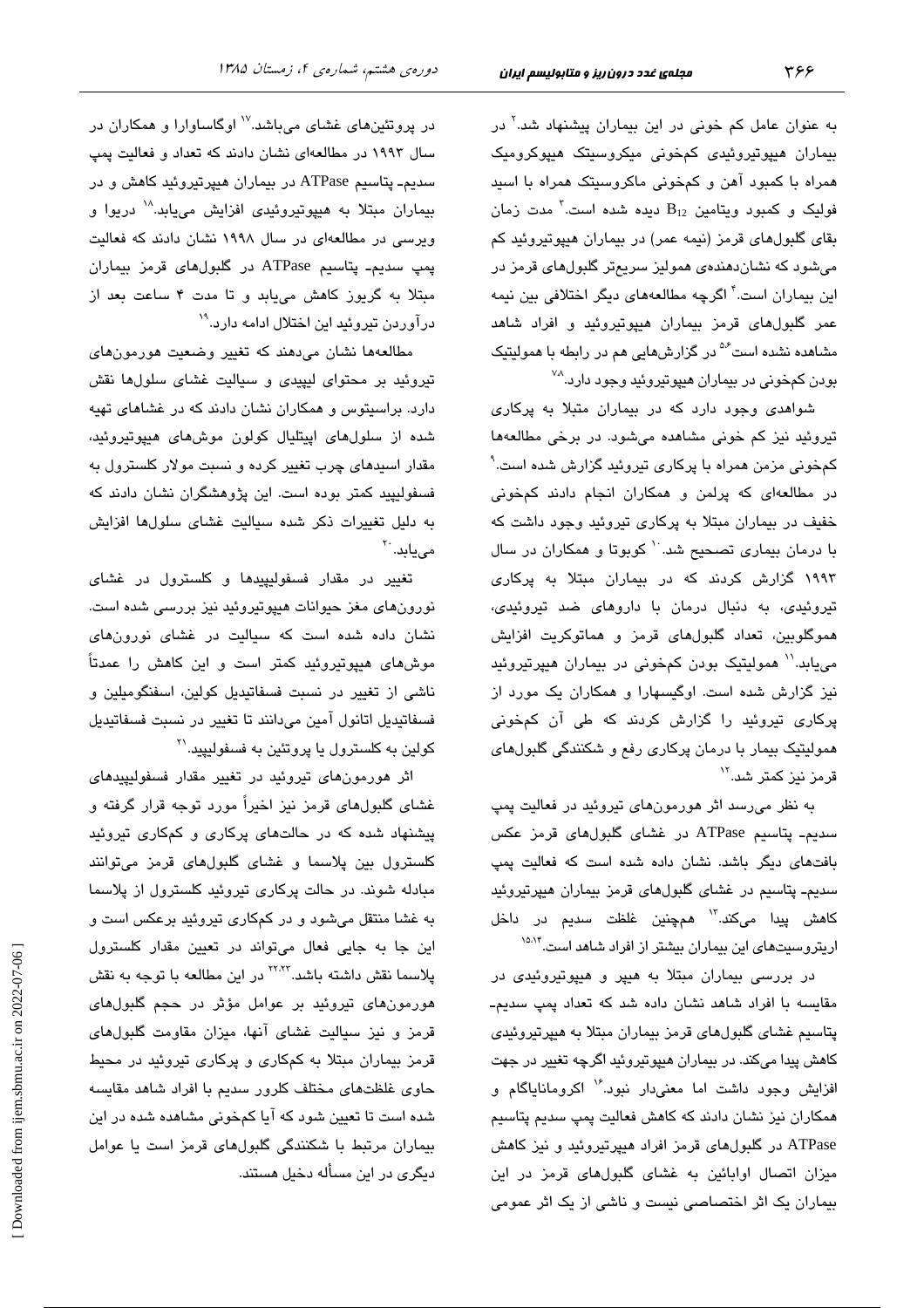# مواد و روشها

این مطالعه از نوع توصیفی ـ مقطعی<sup>:</sup> است که در آن بیماران مبتلا به کمکاری و پرکاری تیروئید با نمونهگیری ساده از مراجعه کنندگان به درمانگاه غدد بیمارستان طالقانی انتخاب شدند. نوع بیماری توسط پزشک فوق متخصص مشخص و پس از اخذ رضایت برای انجام آزمایشها بیمار به آزمایشگاه معرفی شد. این افراد بر مبنای اظهار نظر خود حداقل از یک ماه قبل علایم بیماری را دارا بودند. شرط استفاده از نتایج اندازهگیری، تأیید کمکاری و یا پرکاری بر مبنای الگوی هورمونی و علایم بالینی بود. افراد گروه شاهد از بین همراهان بیمار، پرسنل بیمارستان و مرکز تحقیقات غدد درون ریز و متابولیسم دانشگاه شهید بهشتی انتخاب شدند. افراد گروه شاهد از نظر جنس، سن و وزن با گروه بیمار یکسان سازی شدند و دقت شد که علایم بالینی اختلال تيروئيد يا هر نوع اختلال ديگري نداشته باشند.

از بیماران نمونه خون تهیه، ۵ میلی لیتر از آن روی EDTA" و بقيه سانتريفوژ و از سرم جدا شد. سرم جدا شده تا زمان اندازهگیری کمیتها بیوشیمیایی در ۸۰– درجه سانتیگراد نگهداری شد. ۲ میلیلیتر از خونی که روی EDTA گرفته شده بود با کلرور سدیم ۹ در هزار سه بار شسته و برای تعیین شکنندگی گلبولهای قرمز استفاده شد. از بقیهی نمونهی خون تهیه شده روی EDAT، کمیتهای خون با استفاده از دستگاه اتوماتیک شرکت مرک<sup>نن</sup> تعیین شد.<br>ت

برای تعیین شکنندگی گلبولهای قرمز، ابتدا سلولها سه بار با کلرور سدیم ۹ گرم در هزار شسته شدند و سپس در غلظتهای مختلف کلرور سدیم (صفر تا ۹ گرم در هزار) به صورت سه تایی قرار گرفته، نیم ساعت در دمای ۳۷ درجهی سانتیگراد انکوبه شدند. سپس لولهها سانتریفوژ و دانسیتهی اویتیک قسمت بالایی" در طول موج ۵۴۰ نانومتر قرائت و درصد همولیز نمونهها نسبت به دانستیهی اویتیک لولهی صفر که همولیز آن ماکزیمم در نظر گرفته شد، محاسبه گردید.<sup>۲۴</sup> در این روش مقاومت گلبولها*ی* قرمز در

i- Cross-sectional

- ii- Ethylen diamin tetraacetic acid
- iii- Merck
- iv-Supernatant

مقابل غلظتهای مختلف کلرور سدیم (صفر تا ۹ گرم در هزار) بررسی شد. محلول ۹ گرم در هزار کلرور سدیم دارای اسمولاریتهای تقریباً برابر ۳۰۰ میلی اسمول در لیتر است که با اسمولاریتهی پلاسما برابر است. و محلولهای با غلظت کمتر کلرور سدیم اسمولاریتهی پایینتر از پلاسما دارند و هيپوتونيک محسوب میشوند.

تمام اندازهگیریهای هورمونی و بیوشیمیایی سه گروه  $(TT_3)$  در یک مرتبه انجام شد. مقادیر تری یدوتیرونین تام (TT3)، تیروکسین تام (TT4) و میزان جذب (T3 uptake) در این بررسی با روش رادیوایمونواسی و TSH با روش ایمونورادیومتریک با استفاده از کیتهای تهیه شده از شرکت کیمیا پخش (تهران ـ ایران) اندازهگیری شدند. ضریب تغییرات داخل اندازهگیری برای این متغیرها به ترتیب ۷، ۶/۳، ۴/۲ و. ۷/۷ درصد بودند.

اریتروپوئتین و فریتین به روش ایمونوآنزیمو متریک با استفاده از کیتهای کمپانی DRG با ضریب تغییرات داخل اندازهگیری به ترتیب ۸/۴ و ۷/۵ درصد اندازهگیری شدند.

تریگلیسرید، کلسترول، آهن و ظرفیت کل اتصال به آهن براساس روش رنگ سنجی با استفاده از کیتهای شرکت پارس آزمون (با ضریب تغییرات داخل اندازهگیری کمتر از ۲/۵٪) اندازهگىرى شد.

نتایج اندازهگیریها به صورت (میانگین ± انحراف معیار) نشان داده شده است. برای مقایسهی یافتهها بین گروهها از روشهای آماری آنالیز واریانس مقادیر تکرار شده و Tukey post-hoc استفاده شد. با توجه به توزيع نامتقارن غلظتهای TSH برای آزمون آماری این کمیت از روش من ويتني U استفاده شد. سطح معنى دار تفاوتها كمتر از ۰/۰۵ در نظر گرفته شد.

## بافتهها

همهی افراد مورد بررسی مؤنث بوده و تفاوت معنیداری از نظر سن نداشتند. (میانگین± انحراف معیار) سن افراد شاهد (تعداد=۲۴)، مبتلا به کمکاری تیروئید (تعداد=۲۱) و مبتلا به پرکاری تیروئید (تعداد=۲۶) به ترتیب ۰/۷+۲۵/۹، ۳۵/۹±۱۰/۷ و ۳۴/۶±۱۳/۶ سال بود. محدودهی سنی افراد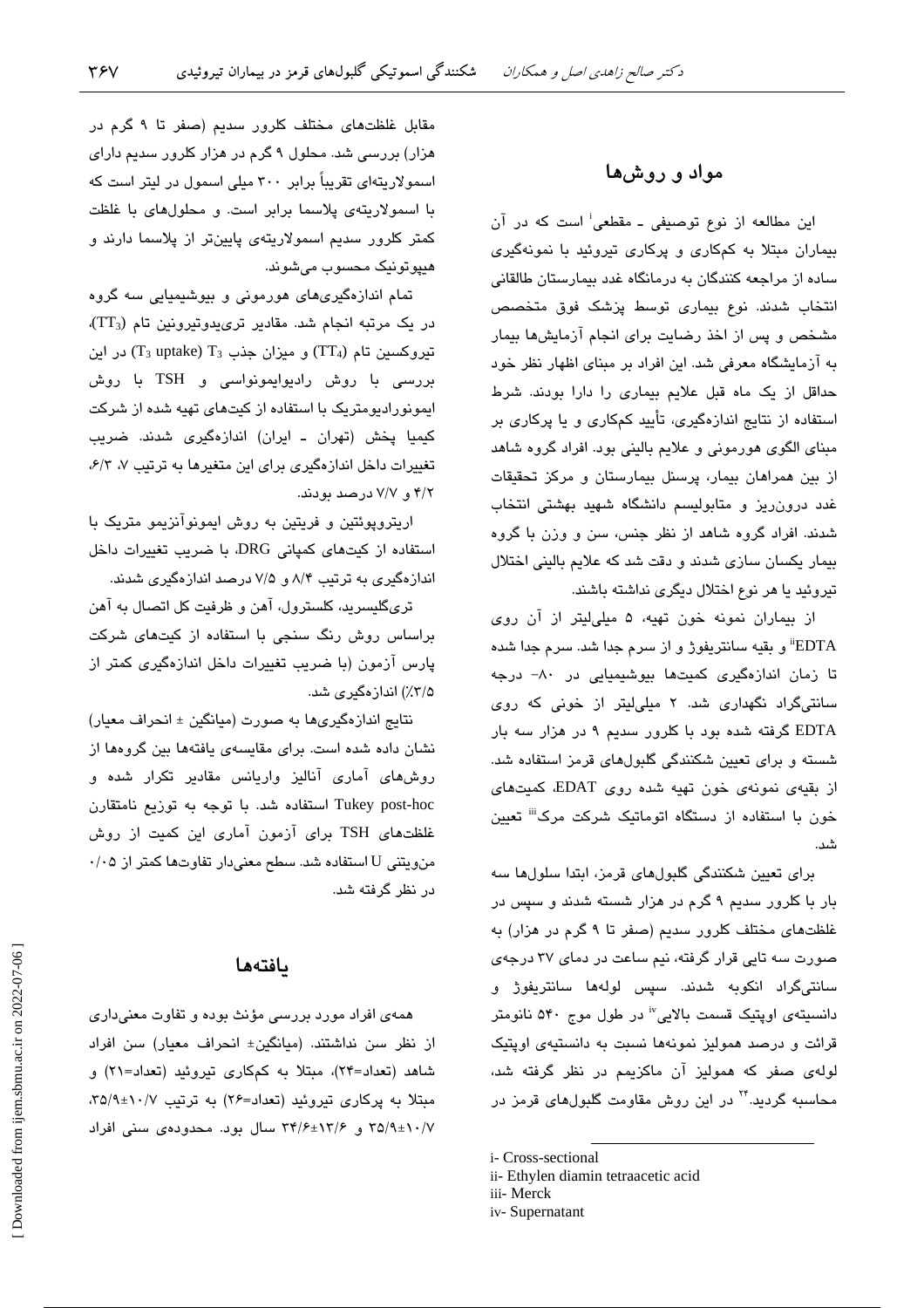| هييرتيروئيد                                                                      | هيپوتيروئيد                                                                        | شاهد                                                      | متغير                                           |
|----------------------------------------------------------------------------------|------------------------------------------------------------------------------------|-----------------------------------------------------------|-------------------------------------------------|
| (Mean±SD)                                                                        | (Mean±SD)                                                                          | $(Mean \pm SD)$                                           |                                                 |
| $\cdot/\cdot \mathcal{A} \pm \cdot/\cdot \Lambda^{\ddagger}$                     | $\frac{1}{2}$                                                                      | 1/۶۸±1/۵۳                                                 | هورمون محرک تیروئید (میلی یونیت در میلی لیتر)   |
| $10/9 \pm 7/0^{\frac{1}{4}}$                                                     | $\Upsilon/\Delta \pm \Upsilon/\Upsilon^{\ddagger}$                                 | $9/1$ $\pm$ $7/7$                                         | تیروکسین (میکروگرم درصد میلیلیتر)               |
| $TTY/Y \pm 10.70^{\ddagger}$                                                     | 11/1/T±VQ/1                                                                        | 171/0±٣٩/۴                                                | تری پدوتیرونین (نانوگرم در صد میلیلیتر)         |
| $\mathbf{Y}$ $\mathbf{Y}$ $\cdot$ $\pm \mathbf{Y}$ $\mathbf{Y}$ $\mathbf{Y}$     | $\Upsilon \Upsilon / \Upsilon \pm \Upsilon / \mathcal{R}^{\ddagger}$               | $\mathbf{Y} \cdot (\mathbf{A} \pm \mathbf{1})/\mathbf{Y}$ | $\left(\frac{1}{2}\right)$ میزان جذب $T_3$      |
| $Y\Lambda/\Delta \pm YY/\gamma$                                                  | $\Upsilon \eta / \Upsilon \pm \Upsilon \eta / \cdot$                               | $YQ/\lambda + YQ/\lambda$                                 | فریتین (نانوگرم در میلیلیتر)                    |
| $9V/\lambda \pm 79/\Delta$                                                       | $95/7 \pm 19/0$                                                                    | $\Lambda$ 9/ $\epsilon$ + $\Upsilon$ 1/ $\Upsilon$        | آهن (میکروگرم درصد میلیلیتر)                    |
| $\tau\tau\tau/\nu_{\pm}\nu\tau/\Delta$                                           | $YAY/Y+\Delta Y/\lambda$                                                           | <b>TTF/F±FF/1</b>                                         | ظرفیت کل اتصال آهن (میکروگرم در صد میلیلیتر)    |
| $\backslash \cdot \backslash / \cdot \pm \mathfrak{r} \backslash / \vartriangle$ | 101/۶±۶۹/۹                                                                         | 118/9±85/1                                                | تریگلیسرید (میلیگرم در صد میلیلیتر)             |
| $Y^{\alpha}/4$ + $Y^{\gamma}$                                                    | $\mathbf{Y}\mathbf{Y}\mathbf{Y}/\cdot\pm\mathbf{V}\mathbf{Y}/\mathbf{Q}^{\dagger}$ | $Y \cdot 1 / \cdot \pm Y \cdot 1 / 5$                     | کلسترول (میلیگرم در صد میلی لیتر)               |
| $\mathbf{f}/\Lambda \cdot \pm \cdot / \cdot \mathbf{q}^{\dagger}$                | $\mathbf{f}/\mathbf{f}$ + $\cdot/\mathbf{f}$                                       | $\mathfrak{r}/\mathfrak{r}\cdot\pm\cdot$ / $\cdot$ 0      | تعداد گلبولهای قرمز(میلیون در میلی متر مکعب)    |
| $\frac{1}{\gamma + 1}$                                                           | $Y/Y_{\pm}Y/\epsilon$                                                              | $\frac{\Upsilon}{\Upsilon}$                               | هموگلوبین (گرم در صد)                           |
| $\Upsilon \Lambda / \Upsilon \pm \Upsilon / \Upsilon$                            | $\Upsilon V/\Lambda \pm \Upsilon/\Upsilon$                                         | $\Upsilon$ 9/0± $\Upsilon/\Upsilon$                       | هماتوكريت (درصد)                                |
| $V9/2\times 2/V^*$                                                               | $\Lambda \Delta / \mathfrak{r} \pm \mathfrak{F} / \mathfrak{r}^*$                  | 9.1.120                                                   | حجم متوسط گلبولهای قرمز (MCV، فمتو لیتر)        |
| $Y\Delta / \mathcal{A} \pm Y/Y +$                                                | $Y \Lambda / \cdot \pm Y / V^*$                                                    | $Y9/\lambda \pm 1/F$                                      | ميزان هموگلوبين در هر گلبول قرمز (MCH، پيكوگرم) |

جدول ۱– یافتههای هورمونی و بیوشیمیایی در بیماران هیپوتیروئید، هیپرتیروئید و شاهد

\* p کمتر از ۰/۰۵ در مقاسبه با گروه شاهد، †: p کمتر از ۰/۰۱ در مقاسبه با گروه شاهد، ‡: p کمتر از ۰/۰۰۱ در مقاسبه با گروه شاهد

بررسی شده نیز به ترتیب ۵۵–۰۹، ۶۷–۰٪ ۶۵–۱۷ سال بود. غلظت هورمون تیروکسین (TT4) افراد مبتلا به کمکاری تیروئید به طور معنیدار (p<٠/٠٠١) کمتر از افراد شاهد و  $(p<\cdot/\cdot\cdot)$  در افراد میتلا به پرکاری تیروئید به طور معنیدار بیشتر بود است (جدول ۱).

غلظت  $T_3$  در افراد مبتلا به پركارى تيروئيد به طور معنیدار (p<٠/٠٠١) از افراد گروه شاهد بیشتر بود در حالی که کاهش آن در بیماران هیپوتیروئید به سطح معنیدار  $T_3$  نرسید. نتایج اندازهگیریها نشان میدهد که میزان uptake افراد هیپوتیروئید به طور معنیدار کمتر و در افراد هیپرتیروئید بیشتر از افراد طبیعی بود (هر دو p<٠/٠٠١) (جدول ۱).

غلظت MIU) TSH در میلی لیتر) افراد هیپوتیروئید به طور معنیٍدار بیشتر از افراد گروه شاهد و در افراد هیپرتیروئید کمتر بود (p<٠/٠٠١) (جدول ١).

تعداد گلبولهای قرمز در افراد هیپوتیروئید و هیپرتیروئید تفاوت معنى دارى با تعداد آنها در افراد طبيعى ندارد. اين در حالي است که مقدار هموگلوبين در افرد هيپوتيروئيد به طور معنی دار از افراد طبیعی کمتر بود (p<٠/٠۵). مقدار هموگلویین

در افراد هیپرتیروئید اگرچه کمتر از افراد شاهد بود ولی تفاوت به سطح معنیدار نرسید. محاسبهی محتوای هموگلوبین هر کدام از گلبولهای قرمز نشان میدهد که مقدار هموگلوپولین در گلبولهای قرمز بیماران هیپوتیروئید و هیپرتیروئید به طور معنیدار از گروه شاهد کمتر است (به ترتیب ۵ ۰/ ۰>p) و p<۰/۰۰) (جدول ۱).

درصد حجمی گلئولهای قرمز (هماتوکریت) در افراد شاهد، هیپرتیروئید و هیپوتیروئید تفاوت معنیداری نداشت. این در حالی است که حجم متوسط گلبولهای قرمز گروه هیپوتیروئید و گروه هیپرتیروئید به طور معنیٍدار کمتر از گروه شاهد بود (به ترتیب p<٠/٠۵ و p<٠/٠١) (جدول ١).

غلظت فريتين، آهن و ظرفيت اتصال به آهن سرم تفاوت معنیداری در افراد هیپوتیروئید و هیپرتیروئید نداشتند (جدول ۱). همچنین غلظت تریگلیسرید سرم افراد شاهد اختلاف معنی داری با غلظت آن در افراد هیپوتیروئید و هیپرتیروئید نداشت در حالی که غلظت کلسترول در افراد هیپرتیروئید به طور معنیداری از افراد گروه شاهد کمتر بود. غلظت کلسترول در افراد هیپوتیروئید در مقایسه با افراد شاهد به طور معنی دار بیشتر بود.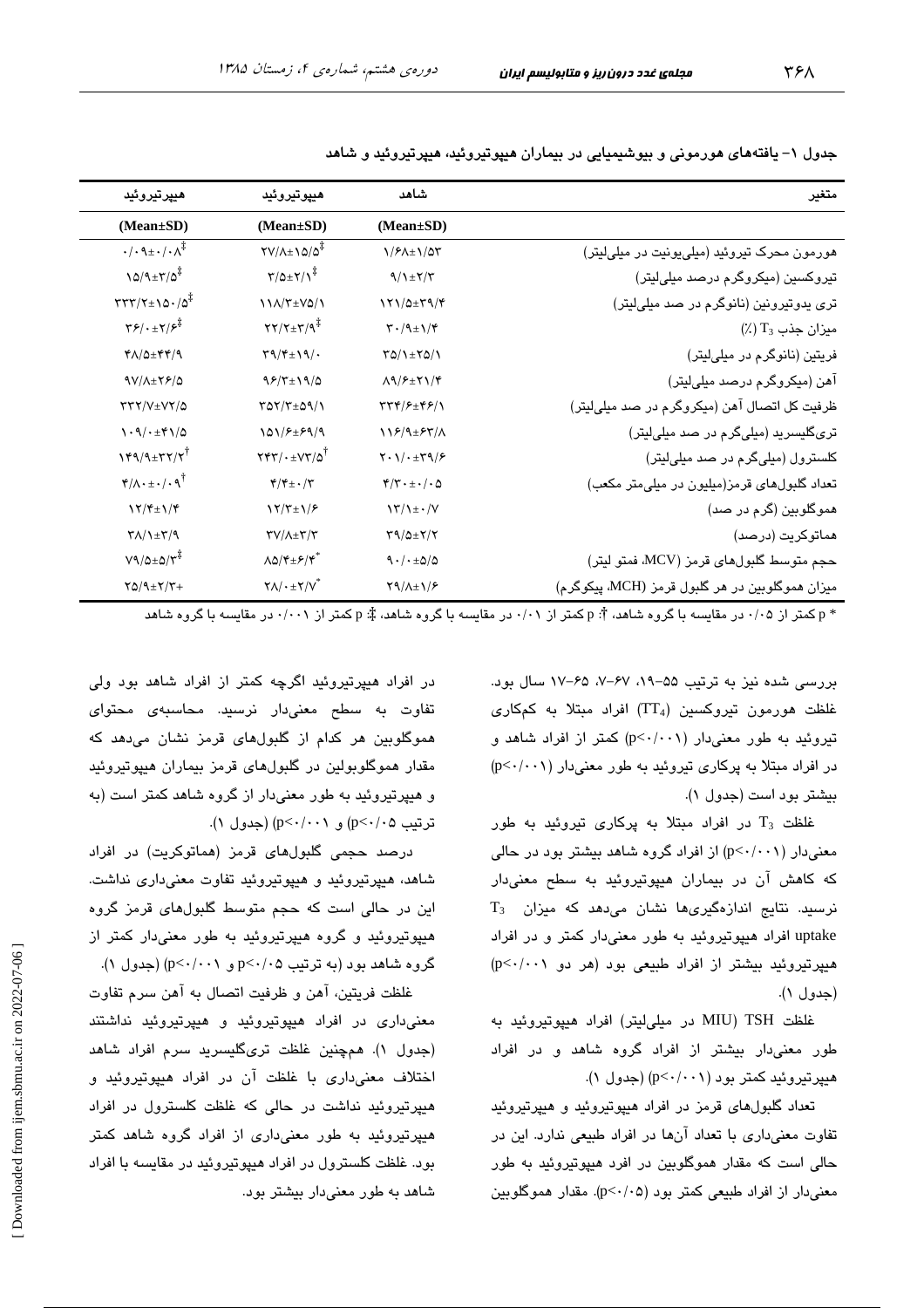نمودار ١ (ميانگين±انحراف معيار) درصد هموليز گلبولهای قرمز افراد شاهد، هیپوتیروئید و هیپرتیروئید را در مقابل غلظتهای فزایندهی کلرور سدیم صفر تا ۰/۹ گرم در صد میلیلیتر نشان میدهد. مقایسه*ی* درصدها*ی* همولیزها نشان میدهد که میزان همولیز گلبولهای قرمز بیماران هیپوتیروئیدی در هیچ کدام از غلظتهای آزمایش شده تفاوت معنیداری با گروه شاهد نداشته در حالی که

میزان همولیز نمونههای تهیه شده از بیماران هیپرتیروئید در غلظتهای ۰/۵،۰/۵، ۰/۷، ۰/۷۵، ۰/۸، به ترتیب ۰/۸+۷۴ ۲۷/۷±۵/۵ ۰/۶۲، ۵/۵±۰/۶۷، ۵/۵±۰/۶۷ به طور معنیدار از میزان همولیز در گروه شاهد به ترتیب ۹۲±۹۲، ۶۴±۵/۶، ۷/۶±۰/۲۹ و. ۷/۶±۰/۲۲ کمتر بود (p<۰/۰۵۱) (نمودار ۱، جدول ۲).

جدول ٢– درصد همولیز گلبولهای قرمز

| هيپرتيروئيد                                                      | هيپوتيروئيد                                                                                                                   | شاهد                                                                            | غلظت کلرور سدیم                   |
|------------------------------------------------------------------|-------------------------------------------------------------------------------------------------------------------------------|---------------------------------------------------------------------------------|-----------------------------------|
| $SD$ میانگین ± انحراف معیار                                      | ميانگين ± انحراف معيار                                                                                                        | ميانگين ± انحراف معيار                                                          | (گرم در صد میلیلیتر)              |
| $\frac{\gamma \cdot \mathcal{S}}{\nu \pm \gamma \sqrt{q}}$       | $\gamma \cdot \gamma / \gamma \pm \gamma \cdot / \Delta$                                                                      | $\mathcal{N}\cdot\mathcal{N}/\cdot\pm\Delta/\Lambda$                            | $\cdot/\cdot \Delta$              |
| $\gamma \cdot \frac{1}{2}$                                       | $\mathcal{N} \cdot \frac{1}{\mathcal{F}} \mathcal{F} + \mathcal{N} \mathcal{F}$                                               | $\lambda \cdot \lambda / \lambda \pm \mathcal{F}/\mathfrak{f}$                  | $\cdot/\wedge$                    |
| $\binom{1-V}{f}$ + $\binom{V}{f}$                                | $\lambda \cdot \lambda/9 \pm \Lambda/\Upsilon$                                                                                | $\mathcal{N} \cdot \mathcal{N} \rightarrow \mathcal{N} \rightarrow \mathcal{N}$ | $\cdot/\backslash \vartriangle$   |
| $\lambda \cdot \gamma / \lambda \pm \lambda / \epsilon$          | $9\Lambda/9\pm V/\mathfrak{S}$                                                                                                | $9V/\lambda \pm 9/8$                                                            | $\cdot/$ ٢                        |
| $\lambda \cdot \Delta / \lambda \pm \Upsilon \Upsilon / \Lambda$ | $99/\frac{1}{12}\sqrt{1}$                                                                                                     | $9V/\Delta \pm V/F$                                                             | $\cdot$ /۲۵                       |
| $\binom{1+\kappa}{2}$                                            | $95/V \pm 1.4$                                                                                                                | $4V/4H4/\Lambda$                                                                | $\cdot/\tau$                      |
| $90/\sqrt{2579/5}$                                               | $\lambda \cdot \cdot / \lambda \pm V/\Delta$                                                                                  | $\mathcal{N} \cdot \mathcal{N} \pm \mathcal{N}/\mathcal{N}$                     | $\cdot$ /٣۵                       |
| $\langle \cdot \rangle / V_{\pm} \rangle / \gamma$               | $9\Lambda/\Delta \pm \Lambda/\cdot$                                                                                           | $9V/f+9/r$                                                                      | $\cdot$ /۴                        |
| $Vf/\mathcal{F} \pm \mathcal{r} \cdot / \mathcal{r}^{\dagger}$   | $\ensuremath{\mathsf{q}}\xspace \cdot \!/\ensuremath{\mathsf{r}}\xspace \! \pm \! \ensuremath{\mathsf{q}}\xspace \!/\! \cdot$ | $97/\lambda \pm 9/\gamma$                                                       | $\cdot$ /۴۵                       |
| $\frac{1}{2}$                                                    | 54/1.1471/V                                                                                                                   | $54/0 \pm 10/0$                                                                 | $\cdot/\vartriangle$              |
| $\binom{1}{\Delta}$ $\pm \frac{1}{\Delta}$                       | $Y/ Y \pm Y/\Lambda$                                                                                                          | $\Lambda$ / $\mathcal{F}$ $\pm$ Y/ $\cdot$                                      | $\cdot$ /00                       |
| $\Upsilon\Upsilon/9\pm\Upsilon\Lambda/\Lambda$                   | $\frac{1}{\sqrt{4}}$                                                                                                          | $V/9 \pm 1/\Upsilon$                                                            | $\cdot$ /۶                        |
| 9/1.19/5                                                         | $17/1 \pm 11/2$                                                                                                               | $V/V \pm 1/Y$                                                                   | $\cdot$ /۶۵                       |
| $\Delta$ / $\epsilon$ + $\tau$ / $\Delta^*$                      | $\Lambda/\lambda \pm \lambda/\ell$                                                                                            | $V/F \pm 1/\Delta$                                                              | $\cdot/\vee$                      |
| $Q/P \pm Y/V^{\dagger}$                                          | $\Lambda/\mathfrak{k} \pm \mathfrak{1}/\mathfrak{0}$                                                                          | $V/\lambda \pm \frac{\sqrt{5}}{2}$                                              | $\cdot$ /V۵                       |
| $\Delta/\Delta \pm \Upsilon/\Upsilon^{\dagger}$                  | $\Lambda/\cdot \pm \mathrm{1}/\mathrm{\mathcal{F}}$                                                                           | $V/V \pm V/\lambda$                                                             | $\cdot/\Lambda$                   |
| $Q/P \pm \Upsilon/\Upsilon$                                      | $\Lambda/\Upsilon \pm \Upsilon/\Upsilon$                                                                                      | $V/\Delta \pm \cdot /9$                                                         | $\cdot$ /<br>$\wedge\vartriangle$ |
| $\Delta/V \pm \Upsilon/\Upsilon^*$                               | $\Lambda/\Upsilon\pm1/\Upsilon$                                                                                               | $V/F \pm V$ .                                                                   | $\cdot/9$                         |

\*: p کمتر از ۰/۰۵ در مقایسه با گروه شاهد، †: p کمتر از ۰/۰۱ در مقایسه با گروه شاهد، ‡: p کمتر از ۰/۰۰۱ در مقایسه با گروه شاهد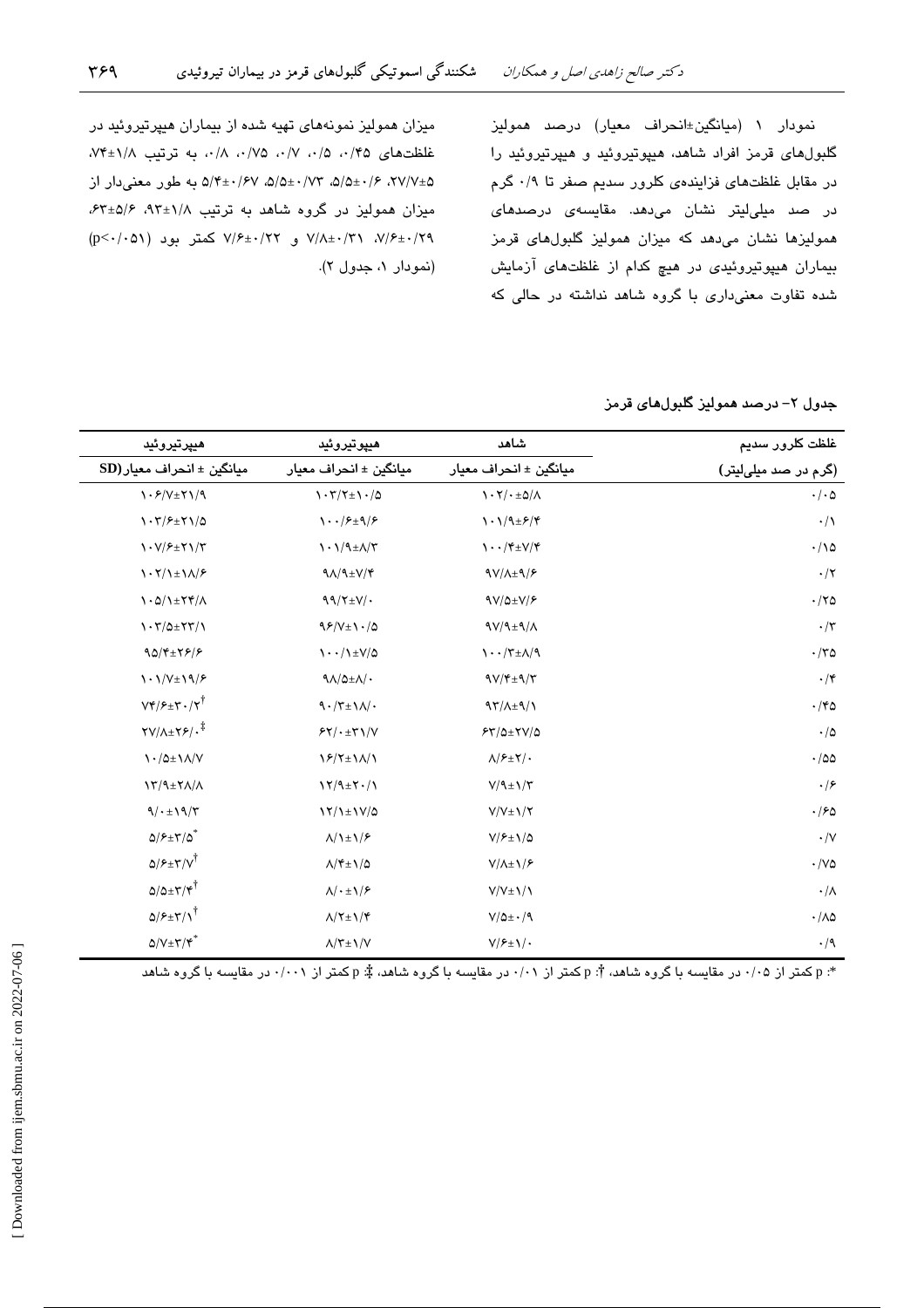

نمودار ۱– درصد همولیز گلبولهای قرمز افراد شاهد، هیپوتیروئید و هیپرتیروئید در غلظتهای مختلف کلرور سدیم (۰/۹–۰ گرم در صد میلیلیتر). نقطهها میانگین درصد همولیز را در گروههای مختلف نشان میدهند.

### بحث

نتایج مطالعه نشان می دهد که از نظر مقاومت در برابر كاهش فشار اسمزى، مقاومت گلبول قرمز بيماران مبتلا به یرکاری تیروئید در مقایسه با افراد طبیعی و بیماران هیپوتیروئید بیشتر و در فشارهای اسمزی پایین درصد همولیز آنها کمتر است. تمام افراد بررسی شده در این مطالعه مؤنث بودند و مقايسهى ميانگين سن آنها نشان می دهد که از نظر سنی تفاوت معنی دار نداشتهاند. تمام بیماران هیپرتیروئید و هیپوتیروئید مورد بررسی در زمان مطالعه هیچگونه دارویی مصرف نمیکردند و در واقع تشخیص در آنها توسط مجریان طرح و در زمان مطالعه انجام شد. نتایج آزمونهای تیروئیدی نیز مشخص کنندهی هیپرتیروئید و یا هیپوتیروئید بودن بیماران مورد بررسی مے راشد.

تاکنون مطالعهای که شکنندگی گلبولهای قرمز را در برابر تغییر فشار اسمزی نشان دهد انجام شده است اما مطالعههای متعددی غیرطبیعی بودن کمیتهای خون در بیماران دچار اختلالهای تیروئید را توصیف کردهاند که بعضی از آنها به صورت گزارشهای موردی بوده است. جيو ـ اشپرو و همکاران يک مورد از کمخونی ايجاد شده به دنبال پرکاری تیروئید را گزارش کردند که به درمان با اریتروپوئتین نیز مقاوم بود.<sup>۲۴</sup> نگتینگل و همکاران وجود

کمخونی را در درصدی از بیماران هیپرتیروئید گزارش کرده، نشان دادند که با درمان هیپرتیروئیدی هموگلوبین این بیماران به حالت طبیعی بازمی،گردد.<sup>۲۵</sup> ردی و همکاران گزارش کردند که ۸/۵ درصد از بیماران هیپرتیروئید مطالعه شده توسط آنها کمخونی دارند.<sup>۲۶</sup> Hambsch و همکاران نیز انواع مختلف از کمخونی را در یک گروه از بیماران هیپرتیروئید طبقهبندی کردند.<sup>۲۷</sup> داس و همکاران در یک مطالعه که روی ۲۱ بیمار هیپوتیروئید انجام دادند، پیشنهاد کردند که اگرچه این بیماران در رابطه با ساختن عناصر خونی گلبولهای قرمز دچار اشکال هستند، این نقص در هموگلوبین و هماتوکریت بیماران منعکس نمیشود. در مطالعههای مذکور رابطهی نزدیکی بین میزان هورمونهای تیروئیدی و غلظت اریتروپوئتین وجود داشت ولی علی رغم بالا بودن اریترویوئتین در این بیماران کماکان مغز استخوان قادر به فعالیت شاهد در اریترویوئزیس نبود و بنا بر این نقص در فعالیت اریتروپویزیس را به مواد ضروری برای این  $\mathbf{B}_{12}$  پدیده نظیر آهن و ویتامین  $\mathbf{B}_{12}$  نسبت دادند. $^\mathcal{N}$  فرویدا و همکاران نیز وجود کمخونی را در چهار زن مبتلا به تیروتوکسیکوزیس گزارش کردند. اگرچه بیماران مورد مطالعهی آنها دارای ناراحتی قلبی نیز بودند، پژوهشگران نتیجه گرفتند که کمخونی در بیماران مورد مطالعه نتیجهی بیماری مزمن پرکاری تیروئید که با پلاسموسیتوز واکنشی نيز همراه است.<sup>۲۹</sup>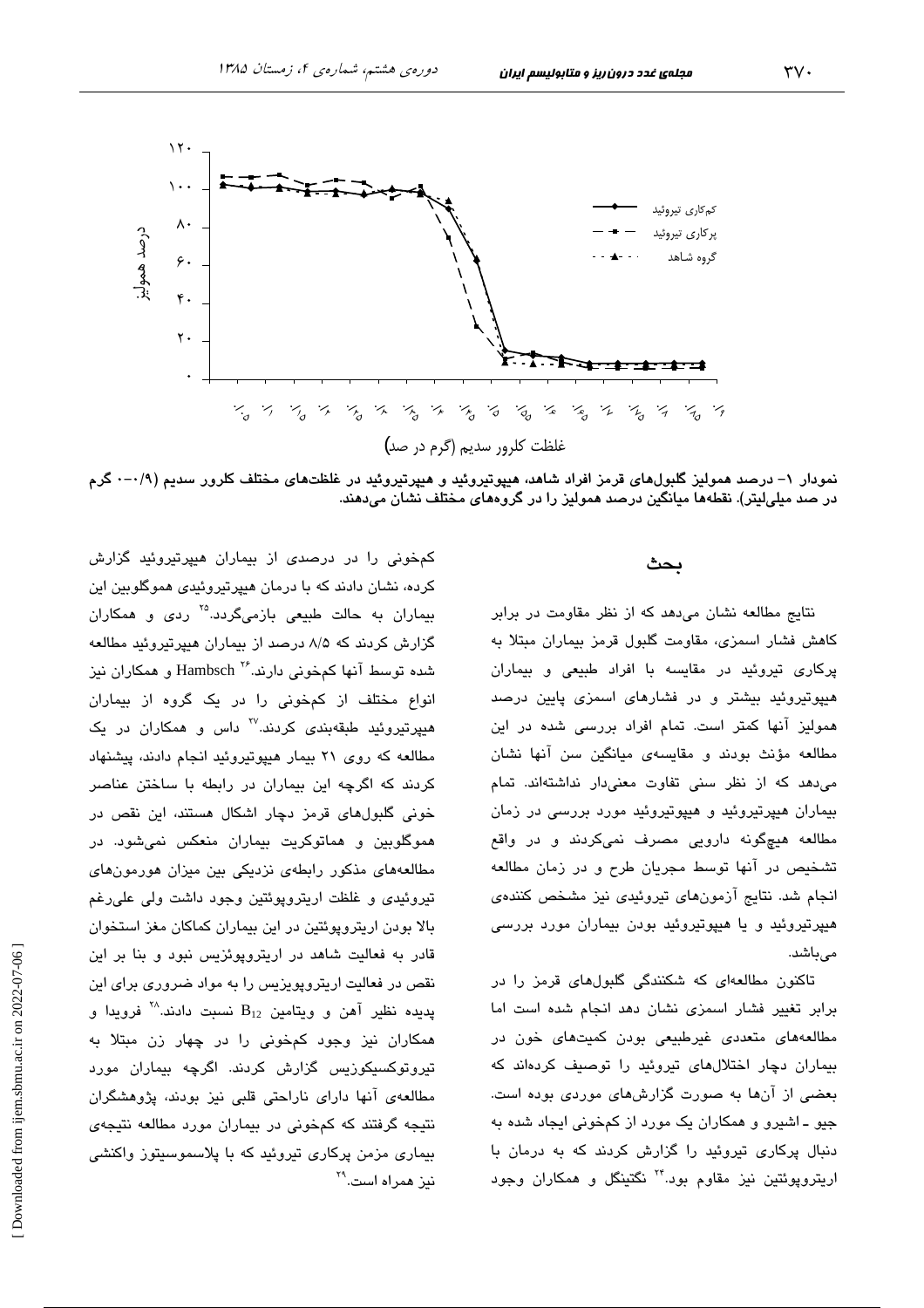تعداد گلبولهای قرمز در بیماران مطالعهی حاضر در مقایسه با گروه شاهد تفاوتی نداشت. با توجه به متابولیسم بالا در بافتهای بیماران هیپرتیروئید و در نتیجه نیاز به اکسیژن زیاد، نه تنها انتظار کاهش تعداد گلبولهای قرمز نمی رفت بلکه تعداد این عناصر سلولی بایستی بیشتر هم میشد. بنا بر این کمخونی که توسط مطالعههای دیگر گزارش شده<sup>۲۲–۲۴</sup> ولی در مطالعهی اخیر مشهود نیست دلایلی غیر از مشکل ساخته شدن در گلبولهای قرمز داشته است.<sup>۲۸</sup> اگرچه متوسط هموگلوبین اندازهگیری شده در این بررسی در مقایسه با گروه شاهد کمتر است، تفاوت معنیدار نیست. این عدم معنی دار بودن ممکن است به دلیل انحراف معیار بالای اندازهی هموگلوبینها باشد که در صورت افزایش تعداد بیماران مورد مطالعه میتوانست معنیدار بشود. هماتوکریت در این بیماران نیز تفاوت معنیدار با گروه شاهد نداشت اگرچه در بعضی مطالعهها اختلال در هماتوکریت بیماران مبتلا به پرکاری گزارش شده است،<sup>۲۴،۲۵</sup> محاسبهی میزان متوسط هموگلوبین و حجم گلبولهای قرمز در این مطالعه نشان داد که هم غلظت هموگلوبین گلبولی (کمخونی هیپوکرومیک) و هم حجم گلبولهای قرمز (کمخونی میکروسیتیک) در مقایسه با افراد شاهد کمتر است. وجود کمخونی میکروسیتیک در بیماران هیپر و هیپوتیروئید در مطالعههای دیگر نیز ذکر شده است.<sup>۲۵،۲۶،۳۰</sup> با این حال به نظر نمی رسد که این تغییرات توجیه کنندهی افزایش مقاومت در گلبولهای قرمز بیماران هیپرتیروئید باشد. اگرچه پیشنهاد شده که عامل کم خونی در بیماران هیپر و هييوتيروئيد اختلال در فعاليت مغز استخوان احتمالاً به دليل کمبود در مواد ضروری برای ساختن گلبولها است، <sup>۲۸</sup> اندازهگیری مقدار آهن، فریتین و ظرفیت اتصال به آهن در بیماران مورد مطالعه نشان میداد که اختلاف معنیداری بین بیماران و گروه شاهد وجود ندارد. در مطالعهای با گزارشی که Hambsch و همکاران در بیماران مبتلا به پرکاری تیروئید انجام دادند<sup>۲۷</sup> کمبود بعضی از عناصر ضروری در ساخته شدن گلبولهای قرمز مانند آهن، ویتامین B12 و اسپدفولیک از لیست این مواد ضروری کنار گذاشته شد که با یافتههای این مطالعه همخوانی دارد. در یک مطالعه کاهش معنیدار کمیتهای آهن، فریتین و ظرفیت کل اتصال به آهن در بیماران مبتلا به هیپوتیروئیدی تحت بالینی در مقایسه با گروه شاهد دیده شد که با یافتههای این مطالعه در تناقض است. <sup>٢٢</sup>

کاهش درصد همولیز گلبولهای قرمز نمیتواند به دلیل اختلال در فعالیت یمپ سدیم ـ پتاسیم ATPase که در گلبولهای قرمز بیماران هیپرتیروئید گزارش شده باشد. در بیماران هیپرتیروئید تعداد این پمپها کاهش می<mark>یابد<sup>۳۲، ۱۸</sup> و</mark> فعالیت آنها نیز کم میشود.<sup>۱۸،۳۴</sup> نتیجهی کم شدن تعداد و فعاليت يا هر دو در اين پمپ سبب افزايش مقدار سديم داخل گلبولهای قرمز میشود.<sup>۲۵</sup> افزایش میزان سدیم داخل این سلولها سبب افزایش حجم سلولی و بدین ترتیب کاهش نسبت سطح به حجم<sup>۳۶</sup> میشود. در صورت کاهش نسبت سطح به حجم انتظار میرود که تحمل گلبولهای قرمز در مقابل کاهش فشار اسمزی کمتر شود که در این مطالعه به عکس بیشتر شده است. بنا بر این عامل دیگری باید این تغییر را توجيه كند.

برخلاف كاهش فعاليت و تعداد پمپ سديم ـ پتاسيم ATPase در وضعیت پرکاری تیروئید فعالیت آن در حالت هیپوتیروئیدی در بعضی سلولها از جمله گلبولهای قرمز افزایش دارد.<sup>۱۸</sup>

یک مطالعه نشان میدهد که در هیپوتیروئیدی تعداد و فعالیت این پمپ در گلبولهای قرمز افزایش مییابد.<sup>۱۸</sup> افزایش فعالیت پمپ قاعدتاً باید حجم گلبولهای قرمز را که نسبت سطح به حجم را افزایش دهد و سرانجام، این چنین تغییر در کمیت سطح به حجم قاعدتاً نیز باید مقاومت گلبولهای قرمز را در مقابل عوامل افزایش دهندهی حجم از جمله کاهش فشار اسمزی محیط زیاد کند که در این مطالعه تغییری در مقاومت گلبولهای قرمز بیماران هیپوتیروئید دیده نشد. مطالعههای مشابهی که بتوان نتایج مطالعهی حاضر را با آنها مقایسه کرد تاکنون انجام نشده است. فقط یک گزارش در مورد <mark>تغیی</mark>ر شکنن*دگی* گلبولها*ی* قرمز در یک بیمار هیپوتیروئید وجود دارد.^ نتایج بررسی حاضر یافتههای نمورا و همکاران^ را تأیید نمیکند ولی باید توجه داشت که در گزارش اخیر، بیمار مورد مطالعه یک بیمار همودیالیزی بود بنا بر این احتمال زیادی وجود دارد که عوامل دیگری غیر از هیپوتیروئیدی در افزایش مقاومت گلبولها (کاهش شکنندگی) نقش داشته باشند. در مطالعهی یاد شده نشان داده شد که نسبت کلسترول آزاد به فسفولیپید غشای مشابه یافتههای دیگر تغییر میکند و این میتواند بیشتر در ساختمان غشای و در نتیجه استحکام آن نقش داشته باشد. تغییر در میزان کلسترول غشای میتواند سیالیت غشای

سلول را تحت تأثیر قرار دهد. در یک مطالعه نشان داده شد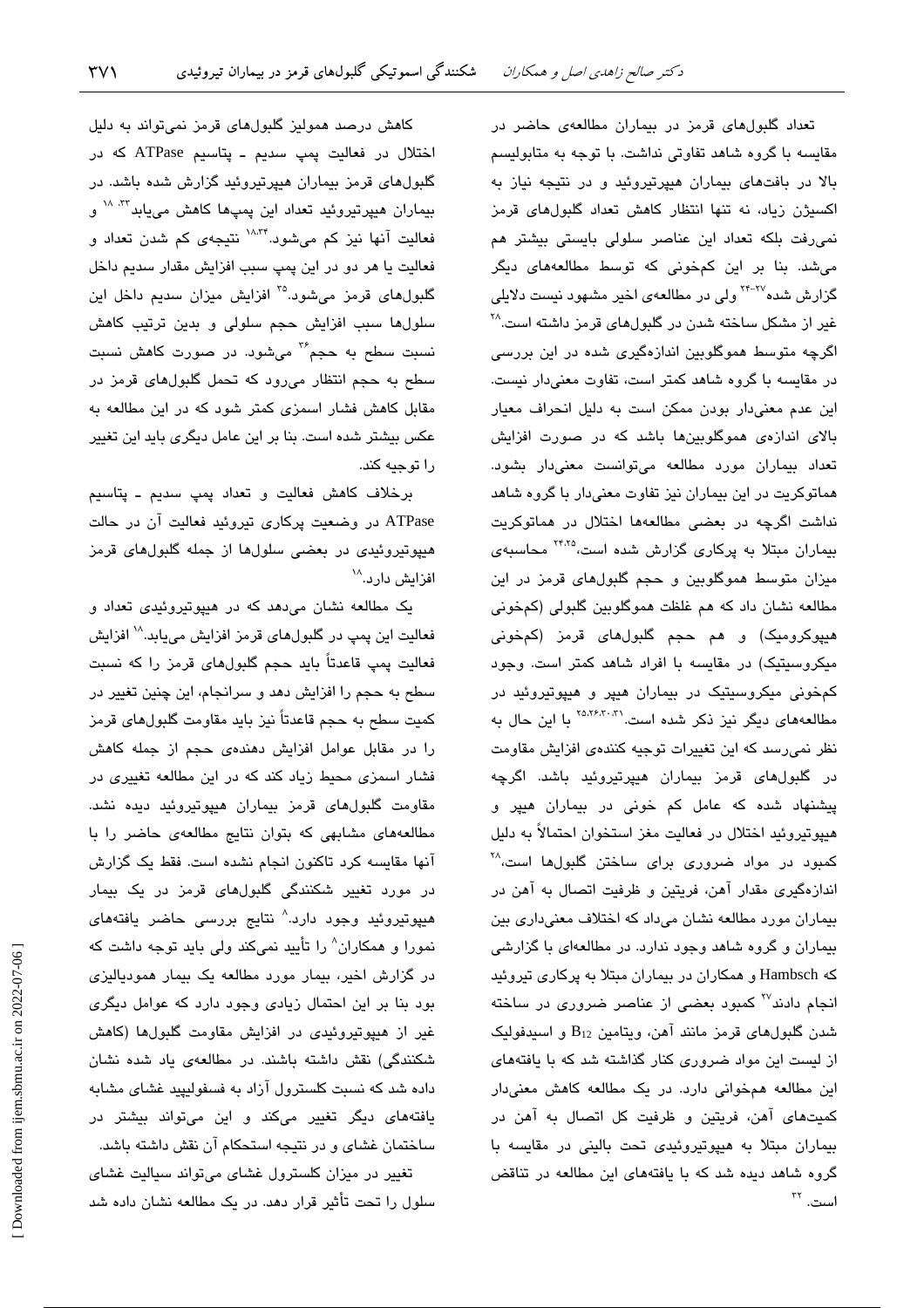که سیالیت غشای گلبولهای قرمز موشهای صحرابی هیپوتیروئید به علت تغییر در نسبت فسفاتیدیل کولین، اسفنگومیلین و فسفاتیدیل اتانول آمین کم میشود. یک مطالعه دیگر نیز پیشنهاد میکند تغییر غلظت کلسترول پلاسما در اثر هورمونهای تروئند به دلیل انتقال آن از پلاسما به غشا*ی* سلول یا برعکس است.<sup>۳۰</sup>

اگرچه تغییر در سیالیت غشای میتواند مقاومت آن را در مقابل استرسهای مکانیکی مانند عبور از مویرگها تحت تأثير قرار دهد، با توجه به نوع مطالعهى حاضر احتمال اين كه تغییر در سیالیت باعث افزایش مقاومت گلبولها در مقابل تغییر فشار اسمزی بشود کم است. البته این احتمال را نباید از نظر دور داشت که با تغییر در میزان کلسترول غشای (افزایش آن) نسبت کلسترول به فسفولیپید در غشای افزایش پیدا میکند که ممکن است به طور کلی از نظر ساختمانی موجب افزايش مقاومت غشاى شود. البته اين موضوع نياز به مطالعهى بيشتر دارد.

دلیل کاهش شکنندگی گلبولهای قرمز یا افزایش مقاومت این سلولها در مقابل کاهش فشار اسمزی ممکن است به دلیل تغییر در سایر اجزای سازندهی غشای گلبولهای قرمز باشد. غشای گلبولهای قرمز دارای کانالهای اختصاصی  $^{\text{IV}}$ برای عبور آب است که اگفاپورین ۱ نامیده میشود. اگفاپورین ۱، پروتئین تترامر غشایی است که به عنوان کانال عبور آب عمل میکند و هر گلبول قرمز دارای ۵۰-۴۰ هزار عدد از این کانالها است. <sup>۲۸</sup> نشان داده شده که ایزوفرم دیگری از این پروتئین (اگفاپورین ۲) که در غشای سلولهای جدار لولههای ادراری قرار دارد و در تنظیم فشار اسمزی ادرار و میزان دفع آب از طریق ادرار دخالت مستقیم دارد در حيوانات هيپوتيروئيد افزايش مىيابد.<sup>7۹</sup> در عين حال اين اثر به تطابق احتمالی مجاری لولههای ادراری به وازویرسین ترشح شده به دنبال کاهش غلظت هورمونهای تیروئید نسبت داده شده است. همچنان که اثر مستقیم هورمونهای

تیروئید کاملاً رد نشده است. در صورتی که هورمونهای تیروئیدی با همین روند در سنتز یا احىاناً جایگىرى اگفایورین ۱ در غشای گلبولهای قرمز اثر داشته باشند میتوان کاهش تعداد این پروتئینها را در غشای گلبولهای قرمز بیماران هیپوتیروئید انتظار داشت که در این صورت منجر به کاهش نفوذیذیری غشا به آب و افزایش مقاومت گلبولهای قرمز در مقابل کاهش فشار اسمزی خواهد شد.

برای نشان دادن این اثر پیشنهاد می شود که با اعمال پرکاری تیروئید در مدل حیوانی مقاومت گلبولهای قرمز مطالعه شود و در صورت تأیید افزایش مقاومت، میزان اگفایورین ۱ غشای این سلولها مورد مطالعه متعاقب قرار گىرد.

با توجه به نتایج این بررسی به نظر نمی رسد هیپو و هیپرتیروئیدی از طریق تغییر در شکنندگی گلبولهای قرمز در مقابل تغییرات فشار اسمزی به کمخونی احتمالی در این بیماران کمک کند. برخلاف انتظار و تئوری مطرح شده در این مطالعه، مقاومت گلبولهای قرمز در بیماران میتلا به پرکاری تیروئید در مقایسه با افراد طبیعی افزایش نشان داد که بررسی علت این تغییر در مقاومت، مطالعه یا مطالعههای دیگری را میطلبد.

سیاسگزاری

هزینهی انجام این مطالعه از طریق مرکز تحقیقات غدد درون ریز و متابولیسم دانشگاه علوم پزشکی و خدمات بهداشتی ـ درمانی شهید بهشتی تأمین شده است (طرح شماره ۰۹۳). نویسندگان از همکاری بیماران، افرادی که به عنوان شاهد داوطلب شدند، سرکار خانم فخیمی که در تابپ و تنظیم مقاله مجریان طرح را یاری کردند و سرکار خانم پادیاب که در انجام محاسبات آماری و رسم نمودار همکاری نمو دند قدر دانی مے نمائند.

## **References**

- 1. Utiger RD. Hypothyroidism. In: Degroot LJ, Besser GM, Cahill GF, Marshal JC, Nelson DH, Odell WD, Potts JT, Rubonsten A, Steinberge E, editors. Endocrinology. 2nd ed. Philadelphia: Saunders 1989. p. 703-732.
- 2. Brenner B, Fandrey J, Jelkmann W. Serum immunoreactive erythropoietin  $in$ hyper- and hypothyroidism: clinical observations related to cell culture studies. Eur J Haematol 1994; 53: 6-10.
- 3. Fein HG, Rivlin RS. Anemia in thyroid diseases. Med Clin North Am 1975; 59: 1133-45.
- 4. Ruso R, Olavarrieta ST, Suarez RM. Studies on the pathogenesis of the anemia of hypothyroidism. J Clin Endocrinol 1958; 18: 501-5.
- 5. Cline MJ, Berlin NI. Erythropoiesis and red cell survival in the hypothyroid dog. Am J Physiol 1963; 204: 415-8.
- Kiely JM, Purnell DC, Owen CA Jr. Erythrokinetics in 6. myxedema. Ann Intern Med 1967; 67: 533-8.
- Leone NT, Narasimhan P, Watson-Williams EJ.  $7<sup>7</sup>$ Hypothyroidism and atypical spherocytic hemolytic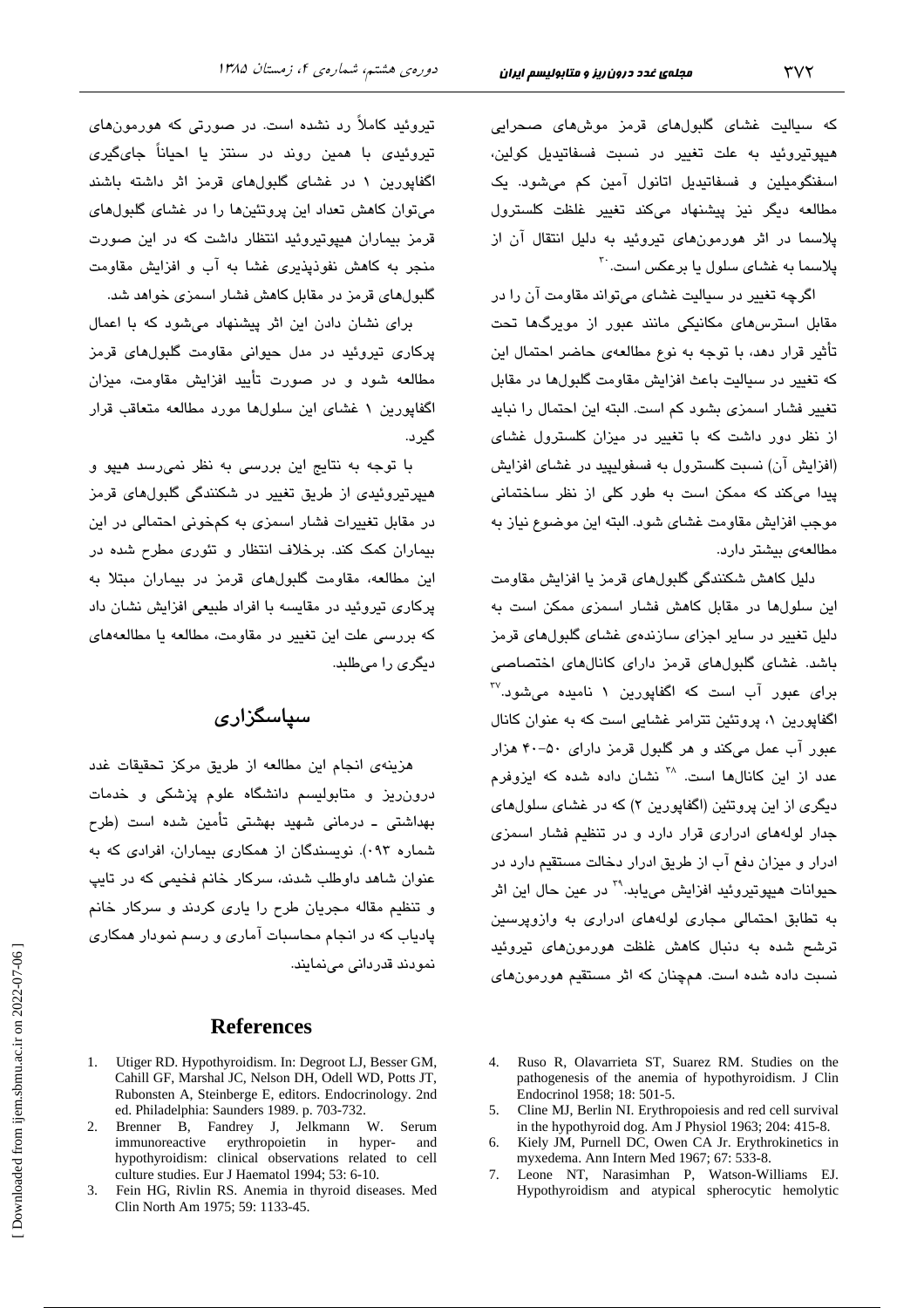anemia with high-sodium, low-potassium red cells. J Clin Endocrinol Metab 1971; 33: 548-50.

- 8. Nomura S, Eimoto T, Osawa G, Yawata Y, Horino M. Case report: hypothyroidism as a possible cause of an acquired reversible hemolytic anemia. Am J Med Sci 1991; 302: 23-7.
- 9. Justo Firvida E, Maceda Vilarino S, Lado Lado F, Devesa Barreira JR, San Miguel Hernandez A, Torreiro EG. Hyperthyroidism as a cause of chronic anemia. An Med Interna 1995; 12: 442-4.
- 10. Perlman JA, Sternthal PM. Effect of 131I on the anemia of hyperthyroidism. J Chronic Dis 1983; 36: 405-12.
- 11. Kubota K, Tamura J, Kurabayashi H, Shirakura T, Kobayashi I. Evaluation of increased serum ferritin levels in patients with hyperthyroidism. Clin Investi 1993; 72: 26-9.
- 12. Ogihara T, Katoh H, Yoshitake H, Iyori S, Saito I. Hyperthyroidism associated with autoimmune hemolytic anemia and periodic paralysis: a report of a case in which antihyperthyroid therapy alone was effective against hemolysis. Jpn J Med 1987; 26: 401-3.
- 13. Cole CH, Waddell RW. Alteration in intracellular sodium concentration and ouabain-sensitive ATPase in erythrocytes from hyperthyroid patients. J Clin Endocrinol Metab 1976; 42: 1056-63.
- 14. Smith EK, Samuel PD. Abnormalities in the sodium pump of erythrocytes from patients with hyperthyroidism. Clin Sci 1970; 38: 49-61.
- 15. Goolden AW, Bateman D, Torr S. Red cell sodium in hyperthyroidism. Br Med J 1971; 2: 552-4.
- 16. DeLuise M, Flier JS. Status of the red cell Na,K-pump in hyper- and hypothyroidism. Metabolism 1983; 32: 25- 30.
- 17. Arumanayagam M, MacDonald D, Cockram CS, Swaminathan R. Erythrocyte sodium fluxes, ouabain binding sites, and Na+,K(+)-ATPase activity in hyperthyroidism. Metabolism 1990; 39: 952-7.
- 18. Ogasawara H, Nishikawa M. Evaluation of peripheral metabolic status by determination of Na-K ATPase pump activity in circulating erythrocytes in patients with thyroid diseases and nonthyroidal illnesses. Endocr J 1993; 40: 27-33.
- 19. De Riva C, Vircici F. Impaired Na+,K+ATPase activity in red blood cells in euthyroid women treated with levothyroxine after total thyroidectomy for Graves' disease. Metabolism 1998; 47: 1194-8.
- 20. Brasitus TA, Dudeja PK. Effect of hypothyroidism on the lipid composition and fluidity of rat colonic apical plasma membranes. Biochim Biophys Acta 1988; 939: 189-96.
- 21. Tacconi MT, Cizza G, Fumagalli G, Sarzi Sartori P, Salmona M. Effect of hypothyroidism induced in adult rats on brain membrane fluidity and lipid content and composition. Res Commun Chem Pathol Pharmacol 1991; 71: 85-103.
- 22. Ruggiero FM, Cafagna F, Quagliariello E. Exchange of free cholesterol between plasma and erythrocytes from hyperthyroid and hypothyroid rats in vitro. Lipids 1990; 25: 529-33.
- 23. Engesaeter LB, Asserson O, Molster A, Gjerdet NR, Langeland N. Stability of femoral neck osteotomies fixed

by von Bahr screws or by compression hip screw. Eur Surg Res 1984; 16 :37-40.

- 24. Jyo-Oshiro Y, Nomura S, Fukushima T, Tamai H, Fueki H, Osawa G. Primary hyperthyroidism induced erythropoietin-resistant anemia. Intern Med 1997; 36: 903-5.
- 25. Nightingale S, Vitek PJ, Himsworth RL. The haematology of hyperthyroidism. Q J Med 1978; 47: 35- 47.
- 26. Reddy J, Brownlie BE, Heaton DC, Hamer JW, Turner JG. The peripheral blood picture in thyrotoxicosis. N Z Med J 1981; 93: 143-5.
- 27. Hambsch K, Fischer H, Langpeter D, Muller P. Hyperthyroidism and anemia. Z Gesamte Inn Med 1981; 36: 203-8.
- 28. Das KC, Mukherjee M, Sarkar TK, Dash RJ, Rastogi GK. Erythropoiesis and erythropoietin in hypo- and hyperthyroidism. J Clin Endocrinol Metab 1975; 40: 211-20.
- 29. Justo Firvida E, Maceda Vilarino S, Lado Lado F, Devesa Barreira JR, San Miguel Hernandez A, Torreiro EG. Hyperthyroidism as a cause of chronic anemia. An Med Interna 1995; 12: 442-4.
- 30. Ruggiero FM, Cafagna F, Quagliariello E. Exchange of free cholesterol between plasma and erythrocytes from hyperthyroid and hypothyroid rats in vitro. Lipids 1990; 25: 529-33.
- 31. Fein HG, Rivlin RS. Anemia in thyroid diseases. Med Clin North Am 1975; 59: 1133-45.
- 32. Duntas LH, Papanastasiou L, Mantzou E, Koutras DA. Incidence of sideropenia and effects of iron repletion treatment in women with subclinical hypothyroidism. Exp Clin Endocrinol Diabetes 1999; 107: 356-60.
- 33. Arumanayagam M, MacDonald D, Cockram CS, Swaminathan R. Erythrocyte sodium fluxes, ouabain binding sites, and  $Na+$ , $K$ (+)-ATPase activity in hyperthyroidism. Metabolism 1990; 39: 952-7.
- 34. De Riva C, Vircici F. Impaired Na+,K+ATPase activity in red blood cells in euthyroid women treated with levothyroxine after total thyroidectomy for Graves' disease. Metabolism 1998; 47: 1194-8.
- 35. De Riva C, Virgili F, Frigato F. Increased sodium influx and calcium uptake in erythrocytes in hyperthyroidism: role of abnormal membrane lipid levels. Metabolism 1996; 45: 707-11.
- 36. Hoffman JF. On red blood cells, hemolysis and resealed ghosts. Adv Exp Med Biol 1992; 326: 1-15.
- 37. Zeidel ML, Ambudkar SV, Smith BL, Agre P. Reconstitution of functional water channels in liposomes containing purified red cell CHIP28 protein. Biochemistry 1992; 31: 7436-40.
- 38. Smith BL, Agre P. Erythrocyte Mr 28,000 transmembrane protein exists as a multisubunit oligomer similar to channel proteins. J Biol Chem 1991; 266: 6407.
- 39. Schmitt R, Klussmann E, Kahl T, Ellison DH, Bachmann S. Renal expression of sodium transporters and aquaporin-2 in hypothyroid rats. Am J Physiol Renal Physiol 2003; 284: F1097-104.